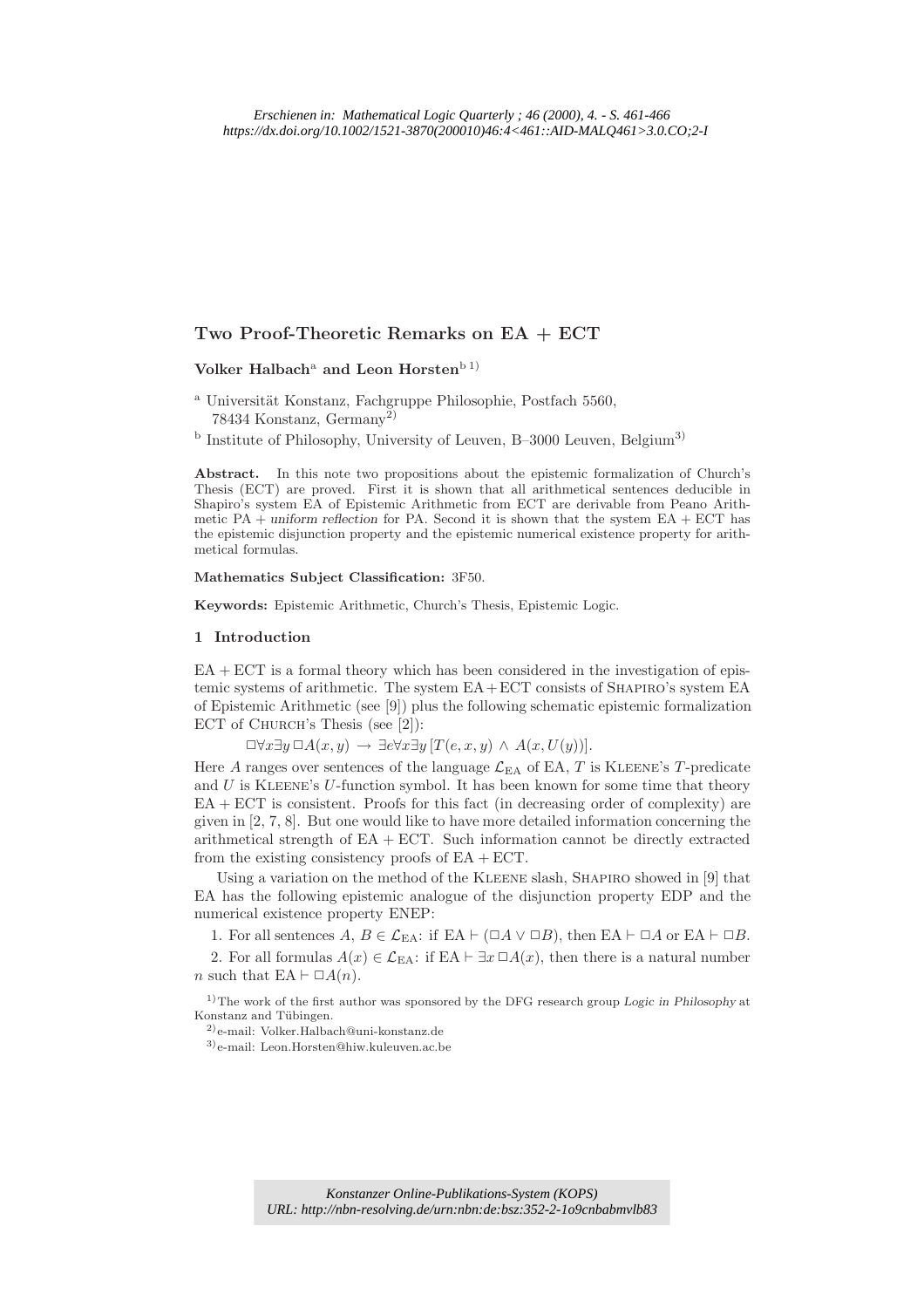Flagg lists EDP and ENEP as natural conditions that any epistemic framework must meet in order to serve as a reasonable synthesis of classical and constructivistic mathematics (see  $[3, p. 27/28]$ ). Unfortunately, it appears that SHAPIRO's method cannot be used to show that  $EA + ECT$  has  $EDP$  and  $ENEP$ .

Therefore in this note we are concerned with the following two questions:

1. What is the arithmetical strength of  $EA + ECT$ ?

2. Does EA + ECT have EDP and ENEP ?

Partial answers are provided to these questions. With respect to the first question, an upper bound to the arithmetical strength of consequences of ECT in the context of EA is given: all arithmetical sentences deducible in EA from ECT belong to PA + uniform reflection for PA. With respect to the second question, it is shown that EA + ECT has EDP and ENEP for arithmetical formulas, i. e.,

1. For all sentences  $A, B \in \mathcal{L}_{\text{PA}}$ : if  $EA + ECT \vdash (\Box A \lor \Box B)$ , then  $EA + ECT \vdash \Box A$ or  $EA + ECT \vdash \Box B$ .

2. For all formulas  $A(x) \in \mathcal{L}_{PA}$ : if EA + ECT  $\vdash \exists x \Box A(x)$ , then there is a natural number *n* such that  $EA + ECT \vdash \Box A(n)$ .

In the sequel, for any theory S we will be working with in the sequel Bews designates the standard provability of  $S$ .  $A$ ,  $B$  etc. will be used as variables ranging over formulas. If A has the free variables  $x_1, \ldots, x_n$ , then Bew<sub>S</sub>(A) expresses that A is S-provable if the variable  $x_i$  is replaced by the numeral for  $x_i$  for  $i \leq n$ . Thus in Bew<sub>S</sub>(A) the free variables of A may be bound from outside. Similar convnetions apply if free variables are explicitly mentioned as in  $A(x, y)$ .

### 2 The arithmetical strength of ECT

Consider the following schematic principle RC:  $\Box A \rightarrow \mathrm{Bew}_{EA}(A)$ . We will first translate EA + RC to PA using the following translation  $\sigma : \mathcal{L}_{EA} \longrightarrow \mathcal{L}_{PA}$ :

- if A is atomic, then  $\sigma(A) \equiv A$ ;
- $\cdot$   $\sigma$  distributes over the predicate logical connectives;

 $\cdot \sigma(\Box A) \equiv \text{Bew}_{\text{EA}}(A) \land \sigma(A).$ 

Since  $\sigma$  is primitive recursive, we can work freely with  $\sigma$  in PA.

Le m m a 1. *For all*  $A \in \mathcal{L}_{EA}$ : *if* EA + RC ⊢ A, then PA ⊢  $\sigma(A)$ *. Moreover, the proof of this assertion is formalizable in* PA*.*

P r o o f . Clearly,  $PA \vdash \sigma(\Box A \rightarrow \mathrm{Bew}_{EA}(A))$  ( $\equiv \mathrm{Bew}_{EA}(A) \wedge \sigma(A) \rightarrow \mathrm{Bew}_{EA}(A)$ ). Similarly,  $PA \vdash \sigma(\Box \Box A \rightarrow \text{Bew}_{EA}(A)))$ . Also the  $\sigma$ -translations of all axioms of EA are provable in PA. So  $\sigma$  translates EA + RC-proofs into PA-proofs. This argument can evidently be carried out in PA.  $\Box$ 

Now we define *uniform reflection* for PA and EA in the standard way:

 $REFL_{PA} \equiv Bew_{PA}(A) \rightarrow A$ , if  $A \in \mathcal{L}_{PA}$ ;

 $REFL_{EA} \equiv \text{Bew}_{EA}(A) \rightarrow A$ , if  $A \in \mathcal{L}_{EA}$ .

As indicated above, A may contain free variables, that are also free in  $Bew_{PA}(A)$  and  $Bew_{EA}(A)$ .

L e m m a 2. REFL<sub>EA</sub> *is consistent with* EA + RC.

P r o o f. Suppose we had a derivation  $P$  in EA + RC of a contradiction from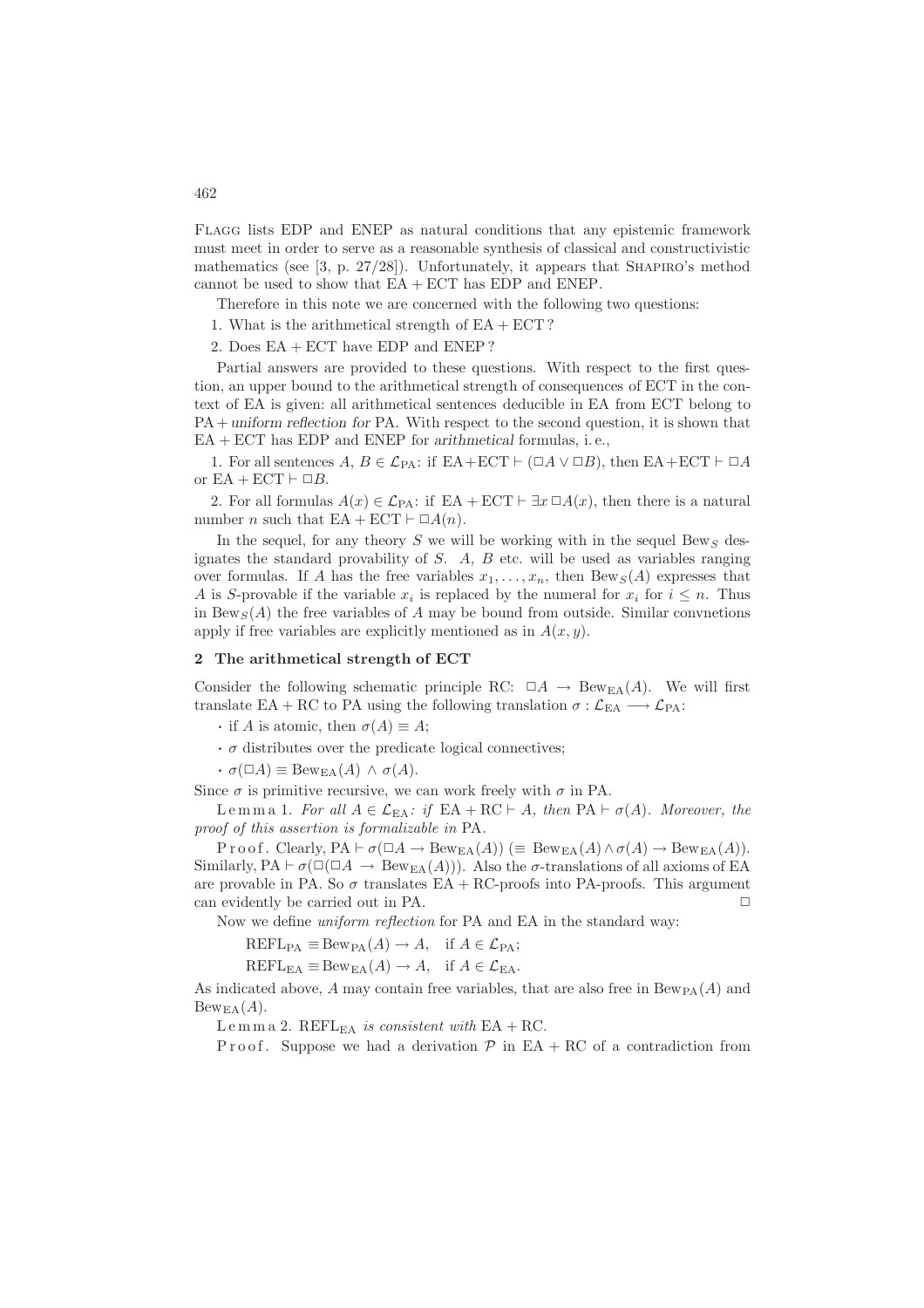instances of REFL<sub>EA</sub>. Then  $\sigma(\mathcal{P})$  is a proof of a sentence

$$
(\text{Bew}_{EA}(A_1) \to \sigma(A_1)) \land \cdots \land (\text{Bew}_{EA}(A_n) \to \sigma(A_n)) \to 0 = 1
$$

in PA. Since, for all  $i \leq n$ , PA  $\vdash \text{Bew}_{EA}(A_i) \rightarrow \text{Bew}_{EA}(\sigma(A_i))$ , this can then be transformed into a proof in PA of

 $(\text{Bew}_{EA}(\sigma(A_1)) \to \sigma(A_1)) \wedge \cdots \wedge (\text{Bew}_{EA}(\sigma(A_n)) \to \sigma(A_n)) \to 0 = 1,$ 

i.e. a PA-proof of the inconsistency of REFL<sub>EA</sub>. But there is no such proof. Indeed, it is easy to see that  $Bew_{EA}(\sigma(A_i)) \to \sigma(A_i)$  is true for every (arithmetical)  $\sigma(A_i)$ . Erasing all occurrences of  $\Box$  in an EA-proof of  $\sigma(A_i)$  yields a PA-proof of  $\sigma(A_i)$ , whereby  $\sigma(A_i)$  must be true.

The consistency of  $EA + RC + REFL<sub>EA</sub>$  does not follow from this proof, because in  $EA + RC + REFL<sub>EA</sub>$  the rule of necessitation may be applied to any theorem of the theory including those proved by appeal to instances of RC and REFLEA.

L e m m a 3. *Let* C *be any instance of* ECT*. Then there is an instance* R *of*  $REFL_{EA} such that  $EA + RC \vdash R \rightarrow C$ .$ 

P r o o f. Assume the antecedent  $\Box \forall x \exists y \Box A(x, y)$  of C. From this we infer, using RC, that

(1)  $\forall x \exists y \text{Bew}_{\text{EA}}(A(x, y)).$ 

If  $B_{FA}(u, z)$  expresses that u is an EA-proof for z, then (1) is defined as

 $\forall x \exists y \exists u B_{\text{EA}}(u, A(x, y)).$ 

From this we get  $\forall x \exists w (\exists y \leq w) (\exists u \leq w) (w = \langle u, y \rangle \land B_{EA}(u, A(x, y)))$ . There is a recursive function  $\{e_1\}$  with index  $e_1$  giving applied to a number x the smallest pair  $\langle u, y \rangle$  such that u is an EA-proof of  $A(x, y)$ . Thus we have,

 $\forall x \exists z (\exists y \leq z)(\exists u \leq z) (T(e_1, x, z) \land U(z) = \langle u, y \rangle \land B_{\text{EA}}(u, A(x, y))).$ This implies also the following:

 $\forall x \exists z (\exists y \leq z)(\exists u \leq z) (T(e_1, x, z) \wedge U(z) = \langle u, y \rangle \wedge \text{Bew}_{EA}(A(x, y))).$ 

From the index  $e_1$  we get another index e such that  $\{e\}(x)$  is the first coordinate of the pair  ${e_1}(x)$ , if it exists. Thus we arrive at

 $\forall x \exists z (\exists y \leq z)(\exists u \leq z) (T(e, x, z) \land U(z) = y \land \text{Bew}_{EA}(A(x, y))).$ 

Now, using  $Bew_{EA}(A(x, y)) \rightarrow A(x, y)$ , we infer to

 $\exists z \left( T(e, x, z) \wedge A(x, y) \wedge U(z) = y \right)$ .  $\Box$ 

Theorem 4. *If* EA  $\vdash C_1 \land \cdots \land C_n \to B$ , with  $C_1, \ldots, C_n$  instances of ECT *and* B arithmetical, then  $PA \vdash R_1 \land \cdots \land R_n \rightarrow B$  for some instances  $R_1, \ldots, R_n$  of REFLPA*.*

P r o o f . If EA  $\vdash C_1 \wedge \cdots \wedge C_n \to B$ , then, by Lemma 3,

 $EA + RC \vdash R_1^* \wedge \cdots \wedge R_n^* \rightarrow B$ 

for some instances  $R_1^*, \ldots, R_n^*$  of REFL<sub>EA</sub>. By Lemma 1, this proof can be transformed into a PA-proof of

 $(Bew_{EA}(A_1) \rightarrow \sigma(A_1)) \wedge \cdots \wedge (Bew_{EA}(A_n) \rightarrow \sigma(A_n)) \rightarrow B,$ 

for some  $A_1, \ldots, A_n$ . But by Lemma 1, for all i, PA ⊢ Bew<sub>EA</sub>( $A_i$ ) → Bew<sub>EA</sub>( $\sigma(A_i)$ ). PA also proves  $Bew_{FA}(\sigma(A_i)) \to Bew_{PA}(\sigma(A_i))$  by formalizing the argument that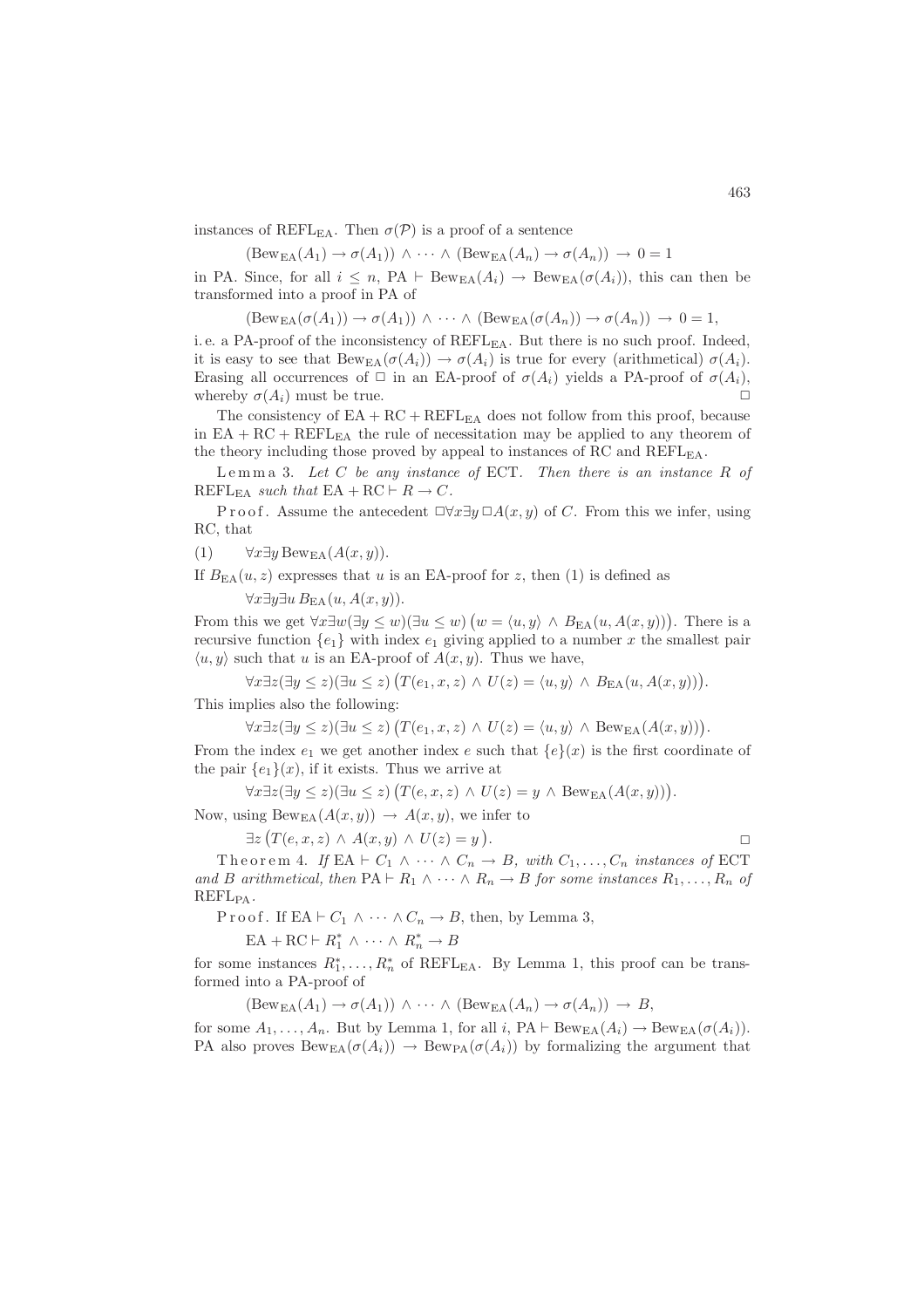the "eraser"-translation (which removes all occurrences of  $\Box$  from a formula of  $\mathcal{L}_{EA}$ ) translates EA-proofs into PA-proofs. This gives us the desired result.  $\Box$ 

Corollary 5. All arithmetical sentences that are deducible in EA from ECT *belong to*  $PA + REFL_{PA}$ .

It is an open question whether this result still holds when ECT is not used as a hypothesis, but instead is added as a new axiom, yielding the theory  $EA + ECT$ . Corollary 5 is nevertheless not devoid of philosophical significance, because CHURCH's Thesis is usually regarded as being for quasi-empirical reasons extremely plausible, but not having the same status as, e. g., axioms of mathematical induction. In short, when it is used in mathematical arguments, it is used as an hypothesis (as the axiom of choice once was). We also do not know whether the upper bound on the arithmetical strength of ECT can be improved, e. g. whether the statement of the corollary is still true if we replace  $PA + REFL_{PA}$  by  $PA$ .

#### 3 EDP and ENEP for arithmetical formulas

We begin by introducing a translation function  $\tau : \mathcal{L}_{EA} \longrightarrow \mathcal{L}_{EA}$  defined as follows:

- if A is atomic, then  $\tau(A) \equiv A$ ;
- $\cdot \tau$  distributes over the predicate logical connectives;
- $\cdot \tau(\Box A) \equiv \Box \text{Bew}_{\text{EA}+\text{ECT}}(\tau(A)) \wedge \Box \tau(A).$

Here Bew<sub>EA+ECT</sub> is of course the standard provability predicate for EA + ECT. KLEENE's recursion theorem is used to show that the translation  $\tau$  is well-defined.

As a first observation, it is noted that  $\tau$  is a *sound* translation from EA + ECT to  $EA + ECT$ :

L e m m a 6. If EA + ECT  $\vdash A$ , then EA + ECT  $\vdash \tau(A)$ .

 $P$  r o of by induction on the length of proofs in  $EA + ECT$ .

(i) The logical and arithmetical axioms present no problems, since  $\tau$  distributes over the logical connectives.

(ii)  $\tau(\Box A \to A) \equiv \tau(\Box A) \to \tau(A) \equiv \Box \text{Bew}_{\text{EA}+\text{ECT}}(\tau(A)) \wedge \Box \tau(A) \to \tau(A),$ 

and this is provable in  $EA + ECT$ .

(iii) 
$$
\tau(\Box A \to \Box \Box A) \equiv \tau(\Box A) \to \tau(\Box \Box A)
$$

 $\equiv \Box \text{Bew}_{EA+ECT}(\tau(A)) \land \Box \tau(A) \rightarrow \Box \text{Bew}_{EA+ ECT}(\tau(\Box A)) \land \Box \tau(\Box A)$ 

 $\equiv \Box \text{Bew}_{\text{EA+ECT}}(\tau(A)) \wedge \Box \tau(A)$ 

 $\rightarrow \Box \text{Bew}_{\text{EA}+\text{ECT}}(\Box \text{Bew}_{\text{EA}+\text{ECT}}(\tau(A)) \land \Box \tau(A))$ 

 $\wedge \Box(\Box \text{Bew}_{\text{EA}+\text{ECT}}(\tau(A)) \wedge \Box \tau(A)).$ 

By derivability conditions for  $Bew_{EA+ECT}$  and epistemic laws governing  $\Box$ , this is seen to be provable in  $EA + ECT$ .

$$
\begin{array}{ll}\n\text{(iv)} & \tau(\Box A \to (\Box(A \to B) \to \Box B)) \equiv \tau(\Box A) \to (\tau(\Box(A \to B)) \to \tau(\Box B)) \\
& \equiv \Box \text{Bew}_{\text{EA}+\text{ECT}}(\tau(A)) \land \Box \tau(A) \\
& \to (\Box \text{Bew}_{\text{EA}+\text{ECT}}(\tau(A) \to \tau(B)) \land \Box(\tau(A) \to \tau(B)) \\
& \to \Box \text{Bew}_{\text{EA}+\text{ECT}}(\tau(B)) \land \Box \tau(B)).\n\end{array}
$$

By derivability conditions for Bew<sub>EA+ECT</sub> and epistemic laws governing  $\Box$ , this is easily seen to be provable in EA + ECT.

464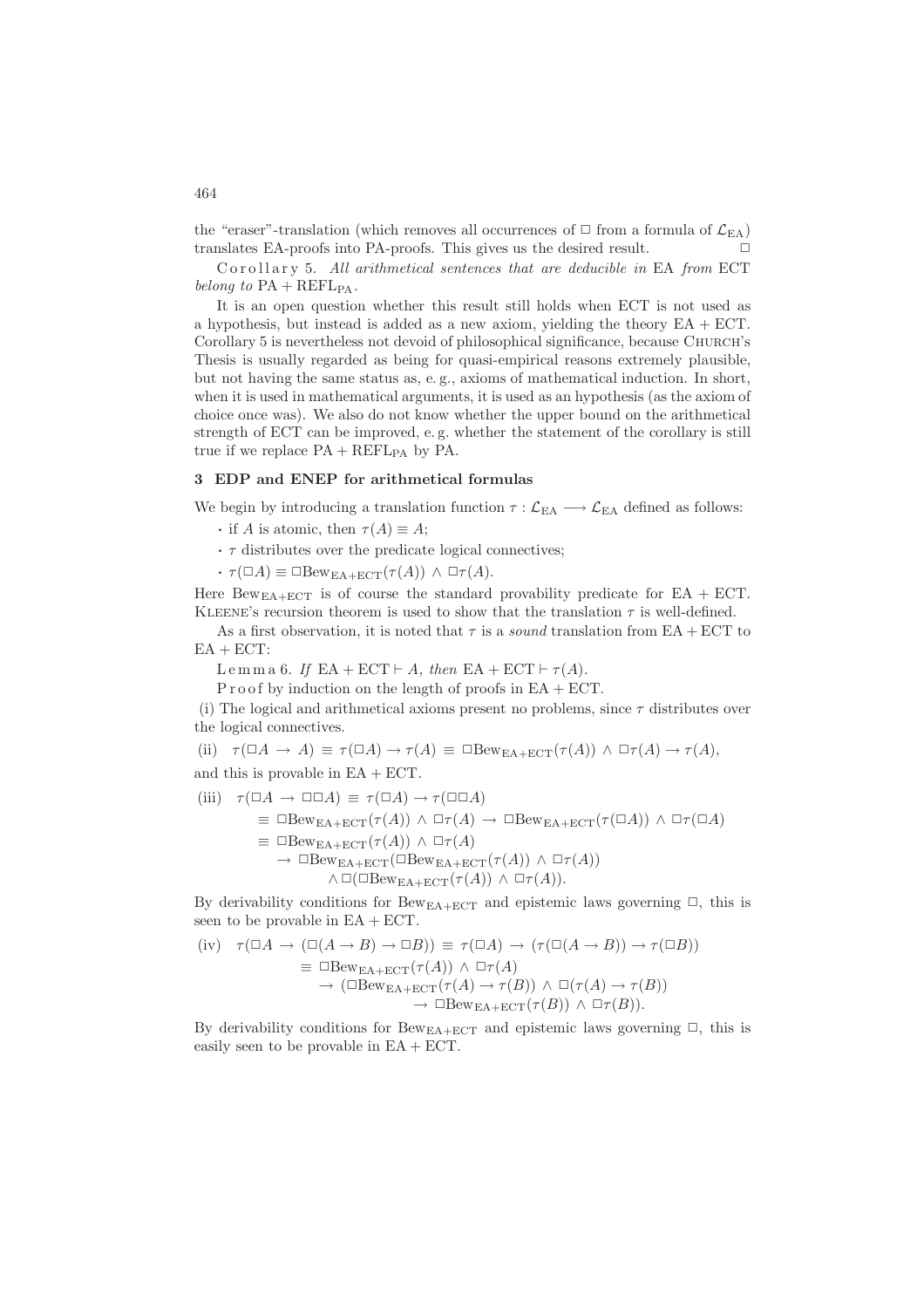(v) Suppose EA + ECT  $\vdash \tau(A)$ . Then EA + ECT  $\vdash \Box$ Bew<sub>EA+ECT</sub>( $\tau(A)$ )  $\land \Box \tau(A)$ , and since  $\Box$ Bew<sub>EA+ECT</sub>( $\tau(A)$ )  $\land \tau(A) \equiv \tau(\Box A)$ , it follows that EA + ECT  $\vdash \tau(\Box A)$ . (vi) ECT is treated as follows. The translation of the antecedent is

 $\Box$ Bew<sub>EA+ECT</sub>( $\tau(\forall x \exists y \Box A(x, y))) \land \Box \tau(\forall x \exists y \Box A(x, y))$ 

$$
\equiv \Box \text{Bew}_{\text{EA}+\text{ECT}}(\forall x \exists y (\Box \text{Bew}_{\text{EA}+\text{ECT}}(\tau(A(x,y))) \land \Box \tau(A(x,y))))
$$
  
 
$$
\land \Box \forall x \exists y (\Box \text{Bew}_{\text{EA}+\text{ECT}}(\tau(A(x,y))) \land \Box \tau(A(x,y))).
$$

The consequent of ECT is translated as

 $\exists e \forall x \exists y \big( T(e, x, y) \land \Box \text{Bew}_{EA + ECT}(\tau(A(x, U(y)))) \land \Box(\tau(A(x, U(y))))\big).$ 

Applying ECT to the second conjunct of the translation of the antecedent yields

 $\exists e \forall x \exists y \left( T(e, x, y) \land \Box \text{Bew}_{EA + ECT}(\tau(A(x, U(y)))) \land \Box(\tau(A(x, U(y))))\right).$ 

But this is exactly the translation of the consequent of ECT.  $(vii)$  Modus ponens is trivial.  $\Box$ 

Next we want to prove that  $EA + ECT$  is  $\Sigma_1$ -correct for arithmetical statements. This statement is slightly stronger than the well-known fact that  $EA + ECT$  is consistent. Using an old theorem of FRIEDMAN, this proposition can be extracted from a known proof of the consistency of  $EA + ECT$ .

The system HA + ICT consists of Heyting arithmetic HA plus the following intuitionistic version ICT of CHURCH's Thesis (see [10, p. 195]):

 $\forall x \exists y A(x, y) \rightarrow \exists e \forall x \exists y (T(e, x, y) \land A(x, U(y))).$ 

Here A ranges over formulas of  $\mathcal{L}_{HA}$ .

Lemma 7 (FRIEDMAN [4], see also [1, p. 397/398].)  $HA + ICT$  *is closed under Markov's Rule for primitive recursive parameters.* 

Using FRIEDMAN's theorem, a trick of  $[8]$  can be used to show that  $EA + ECT$ is  $\Sigma_1$ -correct for arithmetical statements. This trick makes use of the notion of *constructivization of a proof* (see [8, p. 652]), which is defined as follows. First, the reader is reminded of the Gödel-translation  $g: \mathcal{L}_{HA} \longrightarrow \mathcal{L}_{EA}$ :<sup>4)</sup>

if A is atomic, then  $q(A) \equiv \Box A$ ;

$$
g(A \circ B) \equiv \Box g(A) \circ \Box g(B) \text{ for } \circ \in \{\land, \lor, \to, \leftrightarrow\}; \quad g(\neg A) \equiv \Box \neg \Box g(A);
$$
  

$$
g(\forall x \ A(x)) \equiv \Box \forall x \ g(A(x)); \quad g(\exists x \ A(x)) \equiv \exists x \ \Box g(A(x)).
$$

Moreover let  $A^{-\Box}$  be the result of removing all occurrences of  $\Box$  from a formula A. Then the *constructivization of a formula*  $A \in \mathcal{L}_{EA}$  is defined to be  $g(A^{-\Box})$ . The *constructivization of a proof* results from replacing each sentence in the proof by its constructivization.

L e m m a 8. EA + ECT *is*  $\Sigma_1$ -correct for arithmetical statements.

P r o o f. Suppose EA + ECT  $\vdash \exists x A$  with A arithmetical  $\Delta_0$ . Then HEA + ECT  $\neg\neg\exists x A$ , where HEA is the constructive fragment of EA. Consider the constructivization of this proof. This can be considered as a proof of  $\neg\neg\exists x A$  in HA + ICT. By FRIEDMAN's theorem, HA + ICT then proves  $\exists x A$ . But HA + ICT is  $\omega$ -consistent ([10, p. 196/197]. Therefore,  $\exists x \, A$  must be classically true in the standard model of arithmetic.

 $4)$ This translation function was first introduced by GÖDEL [6] in the context of propositional logic. For a discussion of GÖDEL's translation in the context of Epistemic Arithmetic, see [9, p. 24/25].